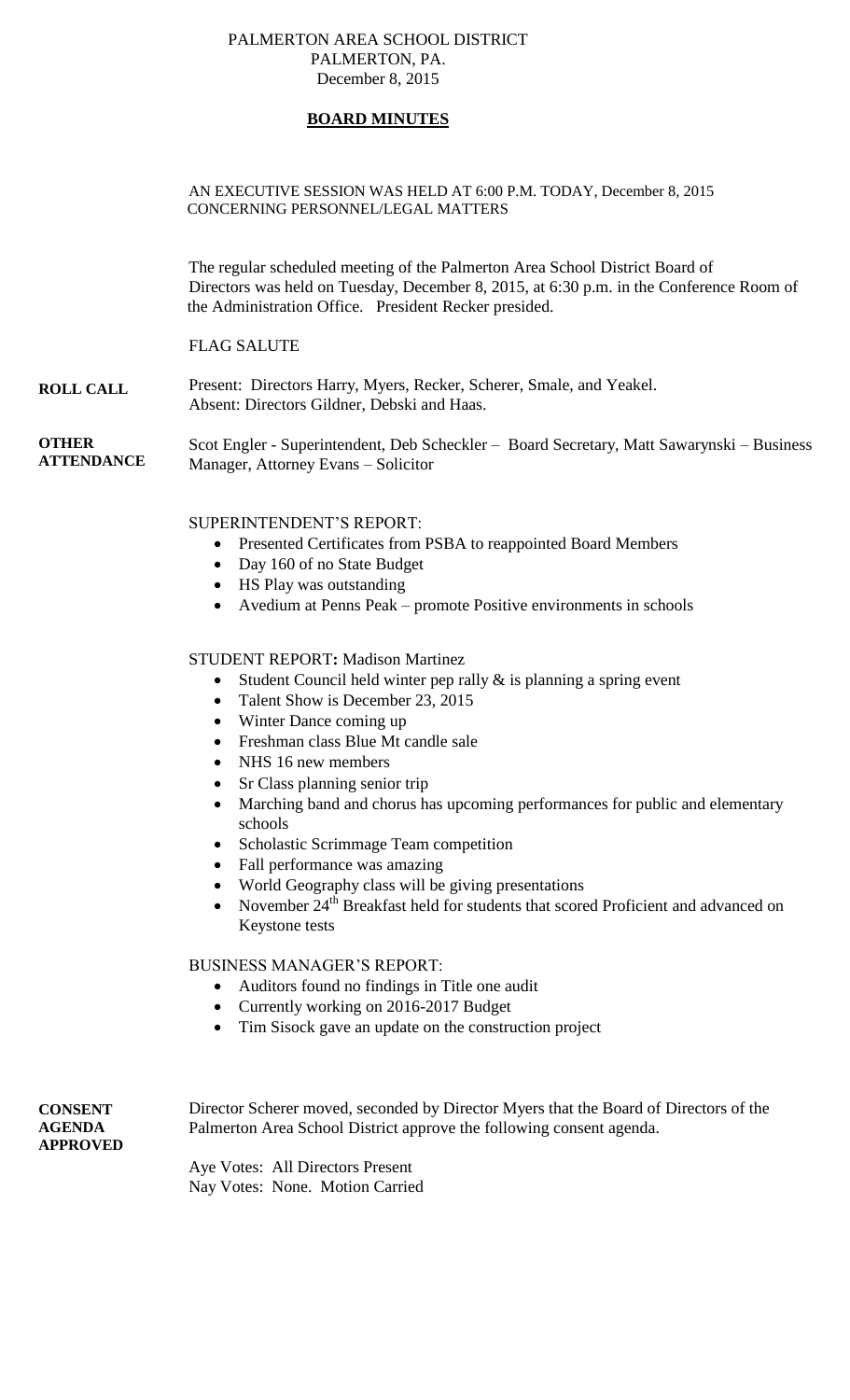# **Consent Agenda**

| <b>MINUTES</b>                            | Approve the minutes from the November 17, 2015 and December 1, 2015 meetings.<br>(attachments on file)                                                                                                                                                                                                                |
|-------------------------------------------|-----------------------------------------------------------------------------------------------------------------------------------------------------------------------------------------------------------------------------------------------------------------------------------------------------------------------|
| <b>FINANCIAL</b><br><b>REPORTS</b>        | Approve the financial reports listed below:<br>TREASURER'S REPORTS. (attachment on file)<br>$\bullet$<br>ACCOUNTS PAYABLE. (attachment on file)<br>$\bullet$<br><b>BUDGET TRANSFERS</b> (attachment on file)<br>$\bullet$<br>GRANTS. (attachment on file)<br>$\bullet$                                                |
| <b>RELEASE</b><br><b>PAYMENTS</b>         | Authorize the Superintendent & Business Manager to make and release payments for the<br>remaining December Accounts Payable.                                                                                                                                                                                          |
| <b>AFTERSCHOOL</b><br><b>PROGRAM</b>      | Approve the following Elementary Teachers for the Afterschool Program beginning<br>approximately December 1, 2015 and end March 31, 2016 for approximately three hours per<br>week for instruction in reading and or math for grades $3,4,5 \& 6$ :<br><b>Brittany Hunsicker</b><br>$\bullet$<br><b>Kathy Englert</b> |
| <b>INDEPENDENT</b><br><b>CONTRACTOR</b>   | Approve Matt Sawarynski as an independent contractor to provide business manager services<br>for the District at the rate of \$72/hour, as needed, for the 2015-2016 school year, effective<br>December 6, 2015.                                                                                                      |
| <b>REMOVE</b><br><b>SUBSTITUTE</b>        | Accept the resignation of Karen Jetty from the Instructional Assistant Substitute and<br>Secretary Substitute Lists, effective December 1, 2015.                                                                                                                                                                      |
| <b>APPROVE</b><br><b>SUBSTITUTE</b>       | Approve Kathryn Edgar as a Substitute Instructional Aide, effective December 9, 2015.                                                                                                                                                                                                                                 |
| <b>TUITION RE-</b><br><b>IMBURSEMENTS</b> | Approve the attached tuition reimbursement                                                                                                                                                                                                                                                                            |
| POLICY 819<br><b>APPROVAL</b>             | Accept the second reading of and approve Policy 819, Suicide Awareness, Prevention and<br>Response.                                                                                                                                                                                                                   |
| <b>DONATION</b>                           | Accept the donation of \$1,700 from Holy Trinity Lutheran Church, from their Community<br>Festival profits, to the Band Activity Fund.                                                                                                                                                                                |

# **End of Consent Agenda**